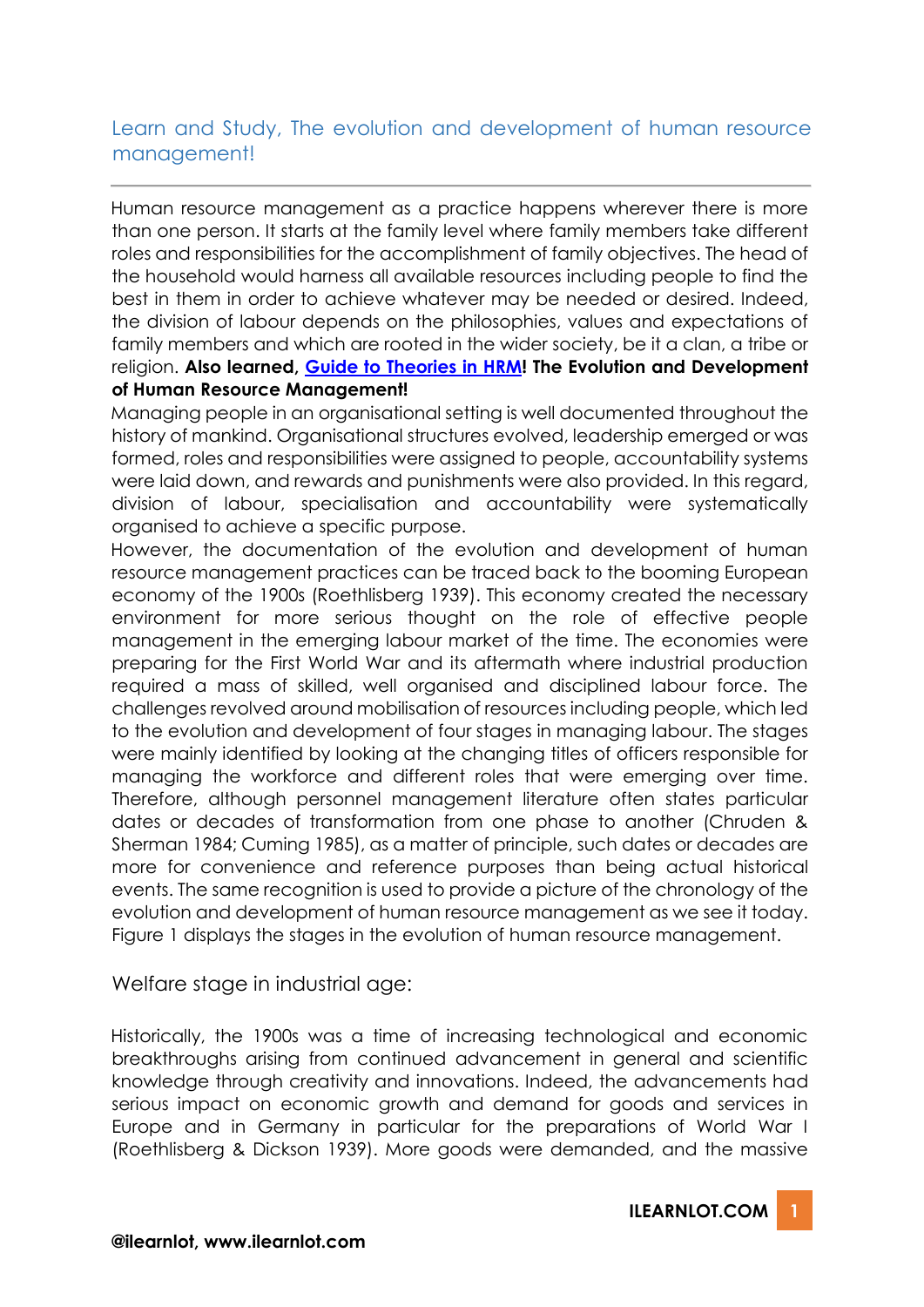production of goods could be done more efficiently than ever before, under one industrial roof. This was a common phenomenon across





Western Europe particularly in Britain, France, Spain and Italy. For the Germans who were secretly preparing for war, the production of war materials created a chain of industrial networks with forward and backward linkages. Managing the increasing workforce in the emerging complex industrial production systems was an ever-more difficult challenge. The search for solutions, which included how to organise employees and ensure that their welfare was provided for, led to the need for better people management techniques that were not necessarily important only a few years before. Welfare services such as a canteen and other needs required some kind of officer whose sole purpose was to take care of workers. This is the genesis of employees' welfare services in organisations and the famous title of welfare officers we have in some organisations even today (Eilbert 1954; Chruden & Sherman 1984).

Change of focus from welfare to personnel administration:

The 1920s and mid 30s are generally regarded as decades of personnel administration. The growing size of organisations and pressure to improve productivity called for the need to recruit, select, train, keep records, appraise, motivate, control, and improve production of job entry level of employees and those in the job as part of job orientation. These administrative tasks were best handled by welfare officers because of their experiences in welfare matters. However, since the roles of welfare officers changed in nature and scope and became more demanding in terms of knowledge, skills and behavioural attributes, the whole situation suggested that the title of welfare officer was not good enough to describe what was actually happening. To address these new dimensions of a welfare job, the title had to change from welfare officer to personnel administrator (Cuming 1985).

Evolution and development of personnel management: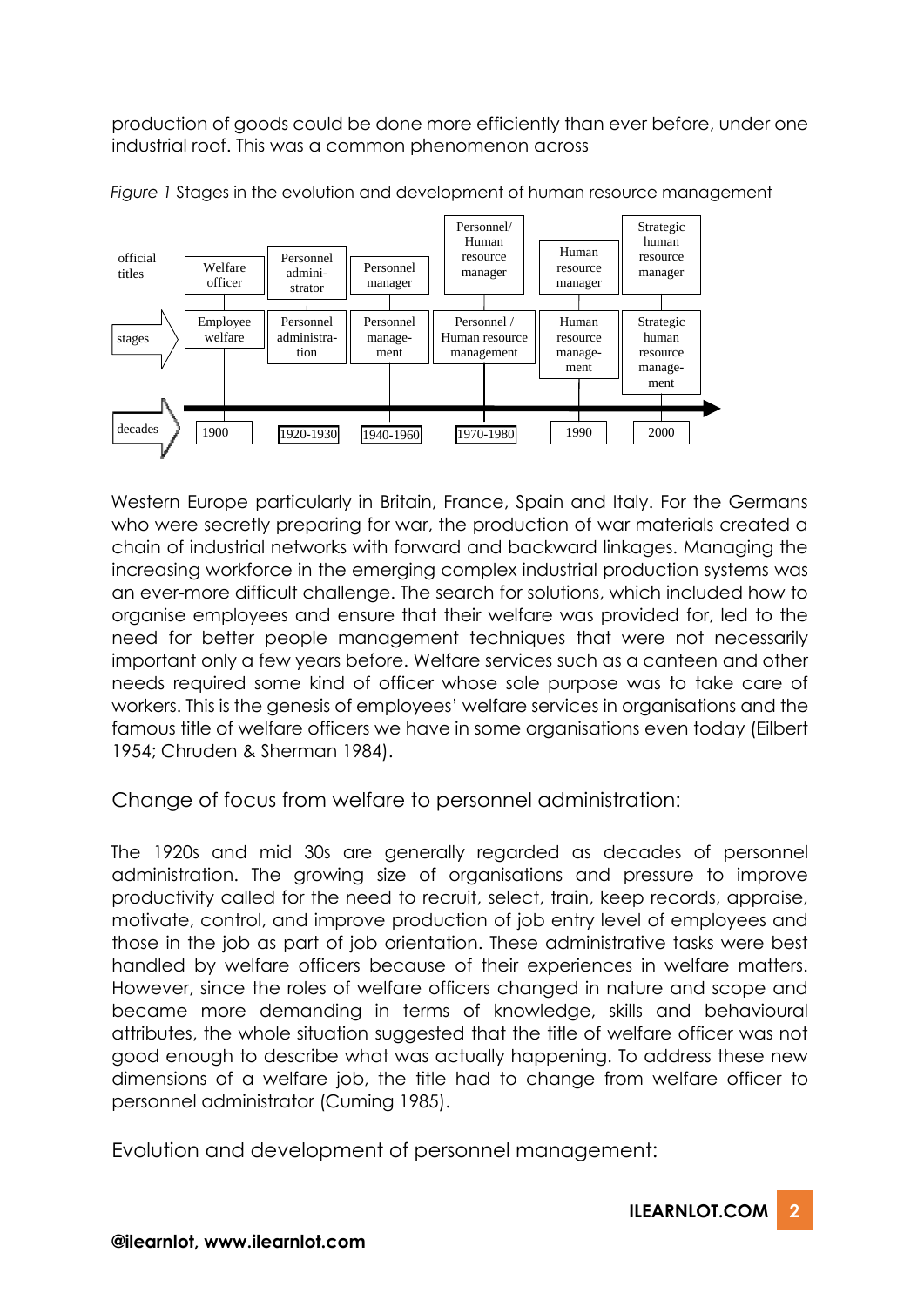This covers the period during and after World War II. In the 1940s and 50s, there was an ever growing role for personnel administration to cope with the rising challenges and demands of the job which included craft, supervisory training and labour disputes that were threatening employees and organisational efficiency. These new dimensions in employee management were exacerbated by developments in academia, professional managers interested in academics and consultants where efforts were devoted to study behavioural factors in job performance. Such developments include human relations' school, which was pioneered by Elton Mayo and Kurt Lewin, who emphasised on improving the work environment and work groups as a strategy to improve productivity (Rush 1959; Robbins 1990; Torrington *et al*. 2005). Treating employees as human beings rather than working tools was a new doctrine that was revealing other aspects of people management in other phases of personnel management. This period marked a shift of emphasis from managing an individual employee to managing groups/teams in the organisation (Davis 1980). Other contributions were from the work of Abraham Maslow on the human hierarchy of needs and the power of employee's motivation on productivity (Maslow 1970). Later, Chris Argyris and Frederick Herzberg wrote about the concept of employee's satisfaction and the significant impact this concept has had on the organisational practices in improving the quality of work in organisations (Deci & Ryan 1985). The organisation development school driven by Bennis & Schein provided equally useful inputs to personnel practices particularly in areas of effective communication and the need to reduce conflict in the work place (Davis 1980; Walton & McKerzie 1991). Therefore, to suit the fashion of the time, there appeared to be a difference between 'administration' and 'management'. Likewise, there is a difference between 'administrator' and 'manager', where the former appears to be dealing more with routine activities, the latter deals with more strategic issues. There is however an on-going debate in academia on the semantics and the actual substance of personnel jobs.

During the 1950s and 60s personnel management as a professional discipline matured as characterised by most personnel management theories, practices, and processes we know today (Chruden & Sherma 1984; Cuming 1985). In addition to the services provided in the earlier phases, other areas covered in the functions of personnel management, particularly in the 1960s, were organisational development, management development, systematic training and manpower planning. Better processes and techniques of employee selection, training, wages and salary administration and performance appraisal were introduced. The other area was industrial relations in which personnel managers became experts in labour law and represented their organisations in industrial relations disputes (Chruden & Sherman 1984).

Therefore, personnel management as a type of management in organisations has evolved into a distinctive discipline. Perhaps one of the most widely accepted descriptions of the meaning of personnel management is the one given by Michael Armstrong in 1995. This definition is not very different from the ones found in revised editions and other textbooks on human resource management throughout the 2000s. Armstrong (1995) defines personnel management as 'the process and practice of getting people in organization, assessing and rewarding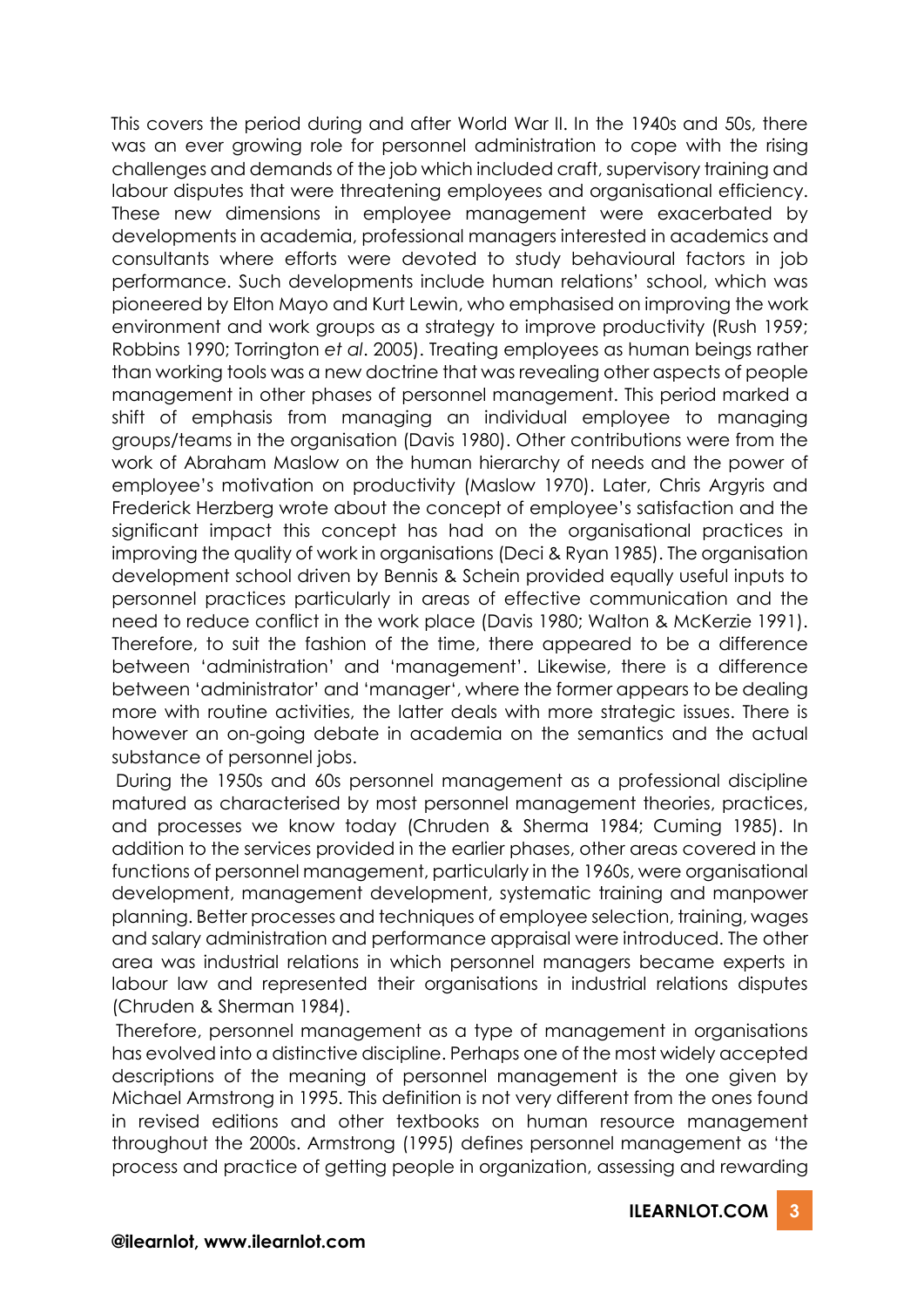for performance, and developing their full potential for the achievement of organisational objectives'.

By looking at personnel management in this perspective, as may also be noted from other work by the same author, and many other experts including Dessler (2005) and Bhatia (2007) there are many functions that ought to be performed in a designated functional department (personnel department). However, as shall be observed later, these functions are not by themselves necessarily different from those under a human resource management conceptual framework (Storey 1989; Armstrong 1995; Guest 2001).

The personnel functions are summarised and explained below as follows.

• Establishment of the organisational structure:

This involves establishing the organisation structure in a way that will enable the realisation of the intended mission, vision, goals, objectives, strategies and tasks. It is like an African saying that 'you scratch your back where your hand can reach'. No single organisational structure can suit all organisations because the suitability of an organisational structure will depend on where the organisation is, and what its future prospects are. If the mission of the organisation involves rapid growth and expansion, a tall bureaucratic structure may not be desirable because such a structure slows the decision making process, which in turn, stifles flexibility, creativity and innovation. A personnel officer who is fundamentally responsible for effective manning levels in the organisation has the mandate to become part of the organisational structure design team.

• Human resourcing:

Resourcing is a concept that has emerged with the use of the term 'human resource planning' as we shall see later. It involves a process of enabling the organisation to have the right people, doing the right jobs at the right time. This is in line with the challenges facing managers in staffing organisations. It is about planning for the number and quality of employees required under different job categories and to make sure that staffing process such as recruitment, selection, placement, promotions, transfers and downsizing are effective.

• Managing performance appraisal:

The personnel department has to initiate the system, process, techniques and tools of individual, teams and organisational performance measurement. It has to ensure that performance targets for individuals, teams, sections and departments are set and agreed upon and measures to address performance gaps are in place and are working. This is not an easy task because it requires a value judgement about employees. Indeed, there are no other areas of personnel management that make personnel officers more uncomfortable and unpopular than the appraisal function. This is because whatever process or tool is used to appraise staff and reward them accordingly, there is always tacit or explicit dissatisfaction from staff based on the feelings that such decisions were biased. Progress has been made towards improving staff appraisal systems, which will be covered later under performance management.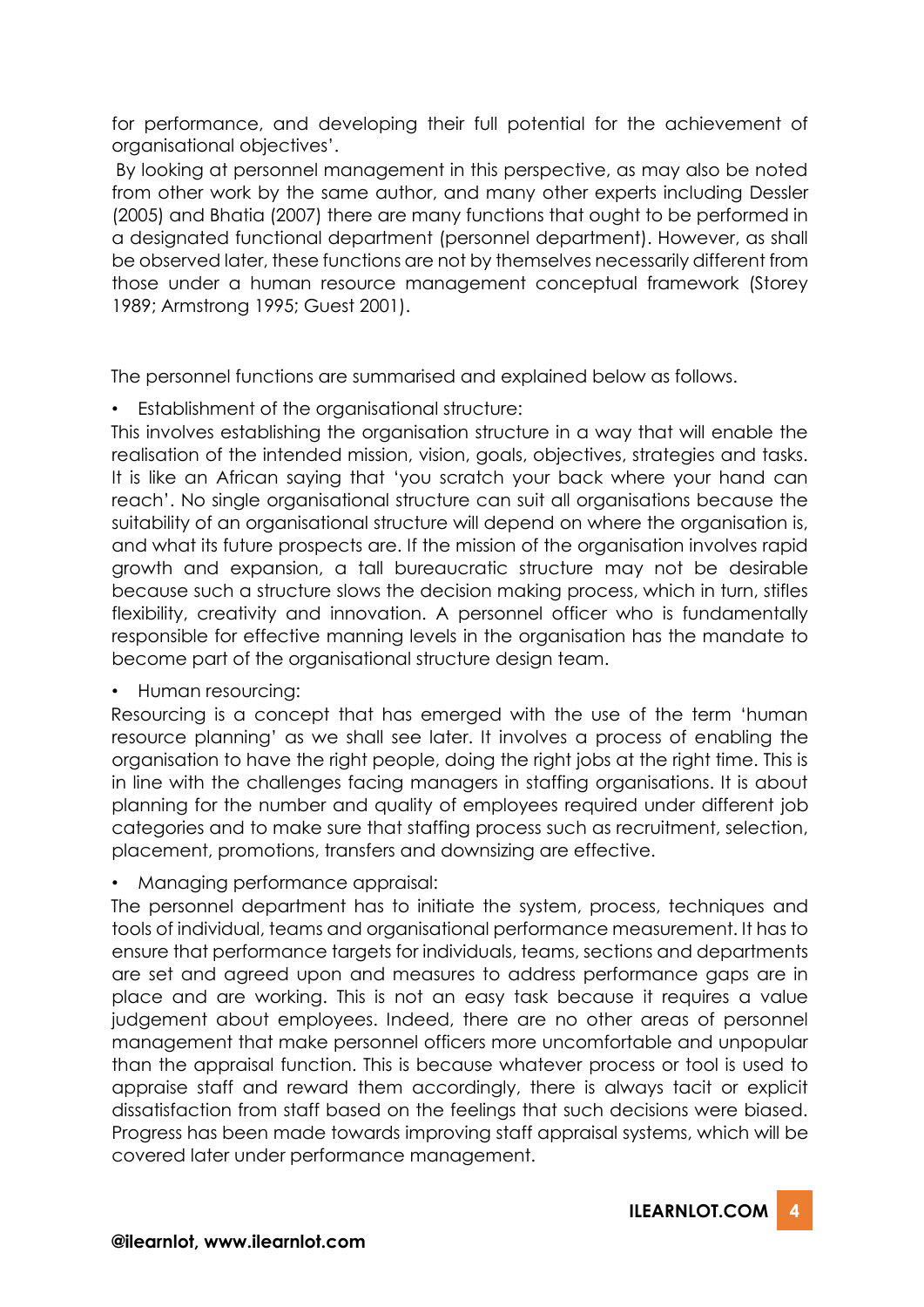## • Personnel training and development:

Since the performance of the organisation depends on the competence of the workforce, training and development are important, not only for the present job but also for the future job and organisation. The head of the personnel department has to design tools for assessing the need for training that will be used to identify training and development gaps and develop effective strategies and programmes for training and developing staff. In most large organisations and more so in government ministries, there are departments and officers responsible for ensuring that personnel training and development functions are carried out effectively.

## • Compensation/Rewards management:

The words 'compensation' and 'reward' are often used interchangeably in contemporary personnel management. Although in principle, the two concepts may mean the same thing, they have different philosophical roots. Whereas the former is based on the interpretation that work is not necessarily a good thing and hence those who work lose something which should be compensated, the later considers work positive and something which has to be rewarded depending on the quantity and quality of accomplishment. Therefore, employees need different types of compensations or rewards for the effort they expend on the job and enable the organisation function. It is the duty of the human resource department through the responsible officers to evaluate different types and levels of jobs in order to develop appropriate compensations or rewards in terms of pay and other incentive packages.

## • Personnel relations:

Relationships between an employer and employee and among employees in the workplace need to be nurtured to avoid conflicts and disputes which will ultimately lead to unproductive behaviour. The personnel department is well placed for this job as it has staff trained in people management particularly in industrial legislation, labour laws and conflict management. Some industrial organisations employ lawyers as industrial relations officers, but qualified personnel officers should be able to perform this role. However, other experts such as lawyers and professional counsellors may be consulted where necessary.

• Other routine personnel administration functions:

There are a myriad of other personnel functions, which are basically routine work and constitute day-to-day administrative activities performed by personnel officers depending on the size and scope of the organisation. These functions include but not limited to, health, transport, security and safety, pensions, deaths, and personnel information system.

Change to human resource management:

From the late 1970s and early 80s we witnessed many developments and challenges which disturbed the stability of economic, political, technological and academic environment experienced in the 1960s. These challenges have had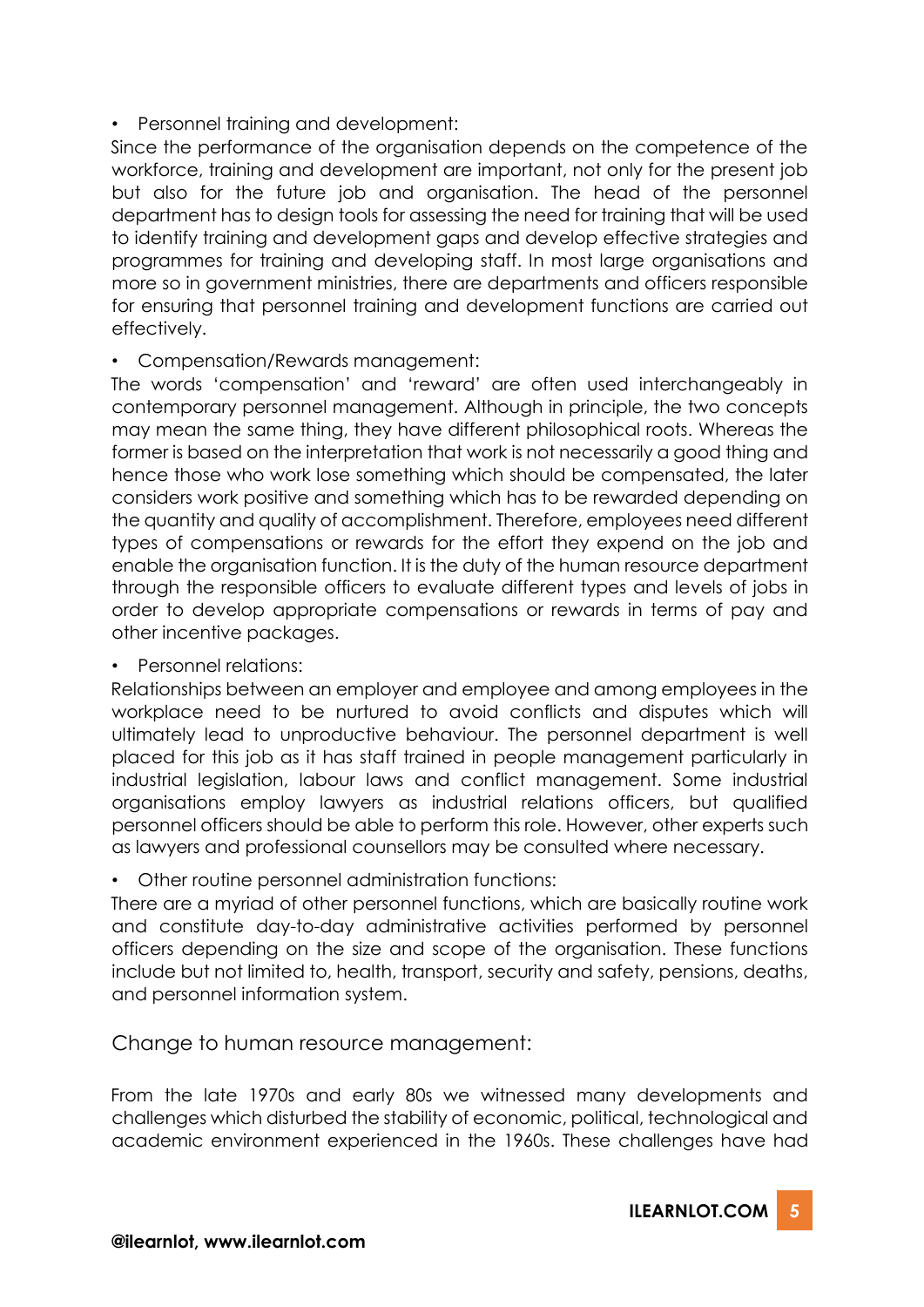enormous impacts on people management in organisations perhaps more than at any time in human history.

• Shift in global macro policy framework:

The late 1970s and early 80s was an era of neo liberalism in which market forces were a driver of institutional frameworks of nation states and organisations. This was a period when we witnessed strong arguments against direct state involvement in the economy. It is not clear what was the 'chicken' or 'egg' between politicians and academics or who these people, often referred to as 'experts' of the World Bank and the International Monetary Fund are, and what their role in the architecture and birth of neo liberalism and marginalisation of the role of government in economic development is. However, whatever the case may be, both politicians and consultants were important in the doctrine of neo liberalism. One of the foremost advocates of neo liberalism was the former conservative British Prime Minister Margaret Thatcher and her counterpart conservative president of the United States of America Ronald Reagan whose philosophies were known by their names, that is, Thatcherism and Reaganism respectively. They brutally blamed earlier liberal governments for causing the economic crisis of the 70s through excessive government control of economies and overprotection of employees. The privatisation of state owned organisations, relaxation of legislation in favour of the private sector and the urge for profit maximisation became the new agenda and both the desired and required framework for managing organisations and the workforce. Therefore, costs consciousness and the pressure to justify the role of employees in developing and sustaining organisations in the market became a challenge. Failure to respond to these challenges through proper personnel management strategies was seen as a slippery slope towards the collapse of companies that had long historical roots of successful business.

• Business competition:

The 1980s and early 90s witnessed an uncertain, chaotic and often turbulent business environment. Increased competition from Japan, and other international companies with cheaper but high quality goods was a challenge to American and European organisations. In reaction to the new competition and as a strategy for coping with the crisis, a substantial number of organisations experienced takeovers, mergers, and business closures. These were also accompanied by heavy losses of work, working on part time, the need for individuals to become multi skilled, and the contracting out of some work. Partly as a way of addressing these challenges the role of the personnel specialist had to change from reactive to proactive and from routine to strategic approach to the management of personnel functions so as to be able to match the unpredictable environment.

• Change in customer needs and expectations:

A change in customer taste, fashion and quality of goods to reflect their purchase price put more pressure on the organisations to get the best out of their production systems, processes, and employees. This could only be achieved by getting the best people from the labour market, develop, reward, and ensure that they are committed to high quality service to the organisation. In order to achieve these objectives, an enabling environment for employee creativity and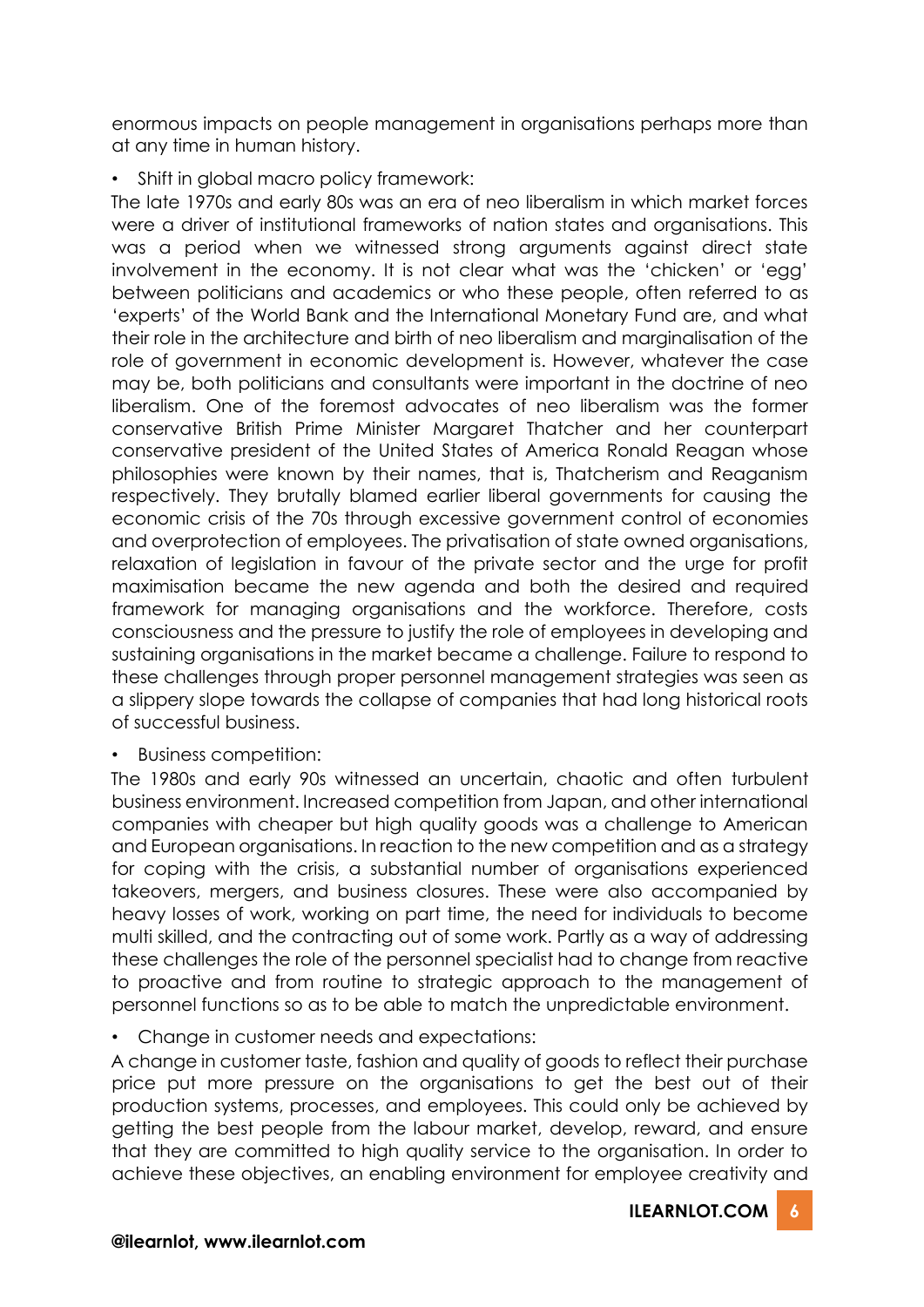innovation became a necessity. This new demand had an impact on recruitment and selection criteria, staff development and reward systems as well as the roles of personnel specialist's vis-à-vis line managers in personnel management functions. The role of personnel had to change from that of a doer of personnel functions to that of partner in providing support services to other departments to perform personnel functions.

• Technological change:

Competition was also intensified by the organisations that could adopt and adapt flexible specialisation technologies to meet customer needs and expectations. The implications were that organisations had fewer, but better trained people, flexible to cope with rapid technological changes. Continuous learning and adaptation based on teams became a natural area of focus on people management. Information technology destroyed knowledge monopoly. The power of knowledge became how best to use it, rather than who owns it.

• Change of philosophy of employee relations:

The power of employees was through legislated trade unions where thousands of employees under the industrial production system held power. Therefore, the power of individual employees in the employment relationship was vested in a collective solidarity. Mass redundancies, less protective role of the state as well as the declining role of trade unions made life more individualistic than collective. The change of employee relations from collectivism to individualism was an automatic consequence of the above changes. Employment relations became more based on arrangements and agreements between the employee and employer as opposed to the use of trade unions and labour legislation.

• Developments in the academia:

Building on the knowledge accumulated in previous decades and research that was being conducted particularly in the 1980s and early 1990s, it appeared that organisational strategy, and strategic approach to managing employees was the best option for responding to challenges facing organisations (Hendry 1995). The Human Resource Management School, advanced by academics from America and Europe, which spearheaded the concept of 'strategic approach' to managing people, became the centre of debates and development of human resource management as a philosophy distinct from personnel management. The Excellence School propounded by Peters & Waterman and their followers on the role of strong organisational cultures and commitment to excellence also has had a remarkable influence on the development of human resource management (Storey 1989). Some areas of corporate management including the size, structure, strategy, culture, product, and organisational life cycle were now included in human resource management (Schuler 2000).

The major issue was how personnel management functions could make an impact on the functional level, as part of supporting other departments, as well as being part of business strategy. Personnel managers had to become partners in the business. As part of improving employees' utilisation, a more rigorous method of assessing the performance of employees in relation to rewards was also developed. The introduction of performance management systems and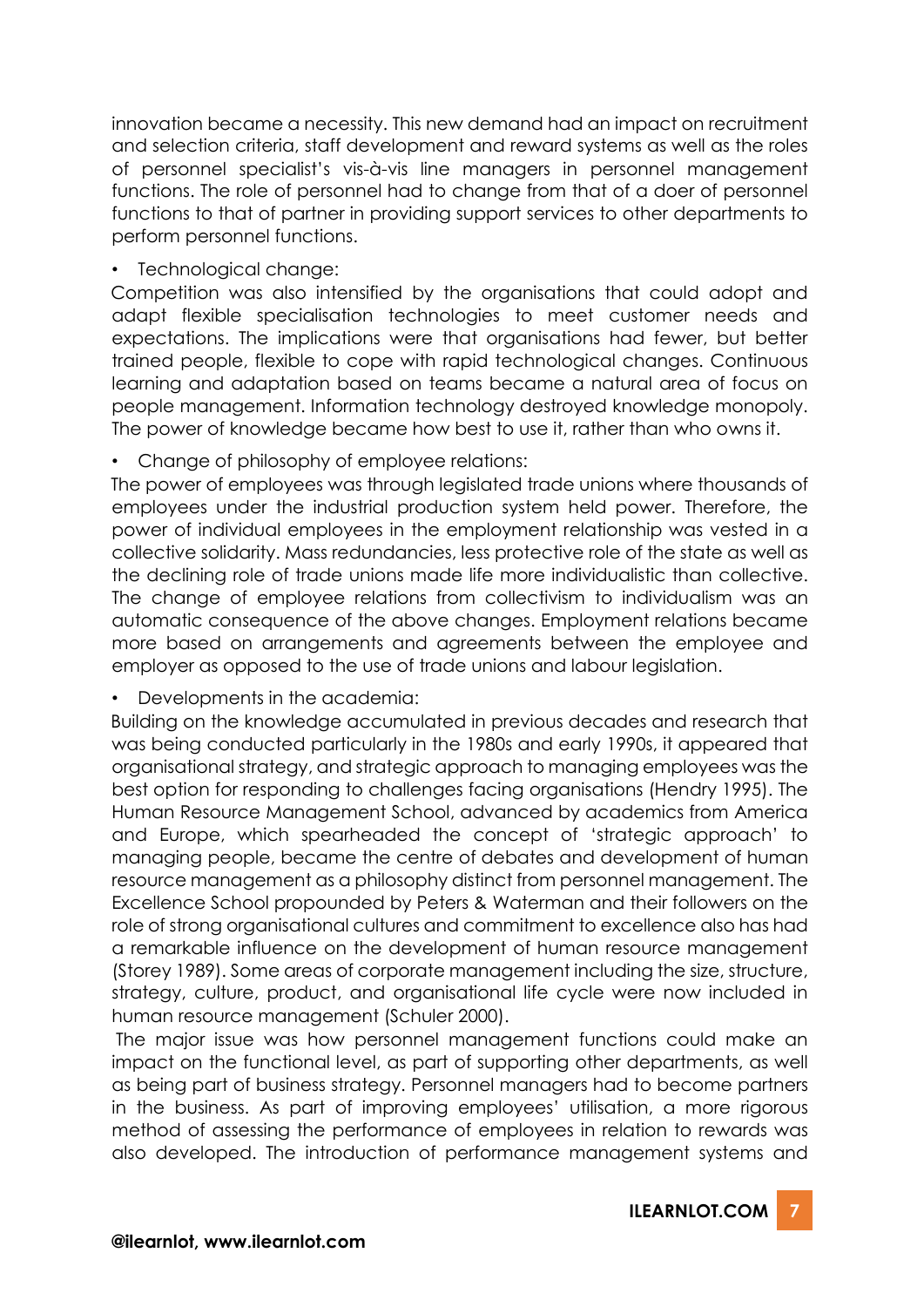reward systems based on performance was an indication of changes in personnel management practices.

Within these changes, personnel management was redefined and the concept of 'human resource 'vis-à-vis 'personnel' was adopted, although the debate concerning the differences continues (Storey 1989). However, as may appear in the literature, the difference between 'human resource' and 'personnel' may be clear or unclear (Armstrong 1995). This difference depends on the taste, or on the taste and fashion rather than on what managers do, this is notwithstanding the fact that most academics and managers in organisations use the term human resource management as opposed to personnel management when referring to people management even without making conscious effort to distinguish between the two.

Perhaps the most popular definitions of human resource management are those suggested by Storey and Armstrong because such definitions are based on thorough reviews of earlier works from both American and European human resource management debates. Storey looks at human resource management as:

… A distinctive approach to employment management which seeks to achieve competitive advantage through the strategic deployment of a highly committed and capable workforce using an integrated array of cultural, structural and personnel techniques.

It is worth noting here that the focus of human resource management is on employee management techniques that are directed towards gaining competitive advantage depending on the adopted business or organisational strategy. Armstrong also appreciates the role of strategies but goes further by emphasising the need for robust personnel systems, which will take care of employees (individuals and teams), as valuable assets where investment is crucial. Thus, he defines human resource management:

… As a strategic and coherent approach to the management of organisations' most valued assets – the people working there who individually and collectively contribute to the achievement of business objectives.

By looking at the various debates in academia and good practices in personnel and human resource management, human resource management may be further defined as a strategic approach and management practice of managing employees so that there is sustainable achievement of an organisational mission, goals, and objectives. These definitions are conclusively derived from the American and European schools of thought.

The evolution and development of human resource management has relied on two traditions. These are the American, alias Harvard and European under the leadership of British academics, particularly from the University of Lancaster.

The American school alias 'Harvard School':

The works by Boxall (1992), Beer & Spector (1985) and Beer *et al.* (1994) are considered to be some of the main foundations of different concepts and disciplines which shape the scope of human resource management in America,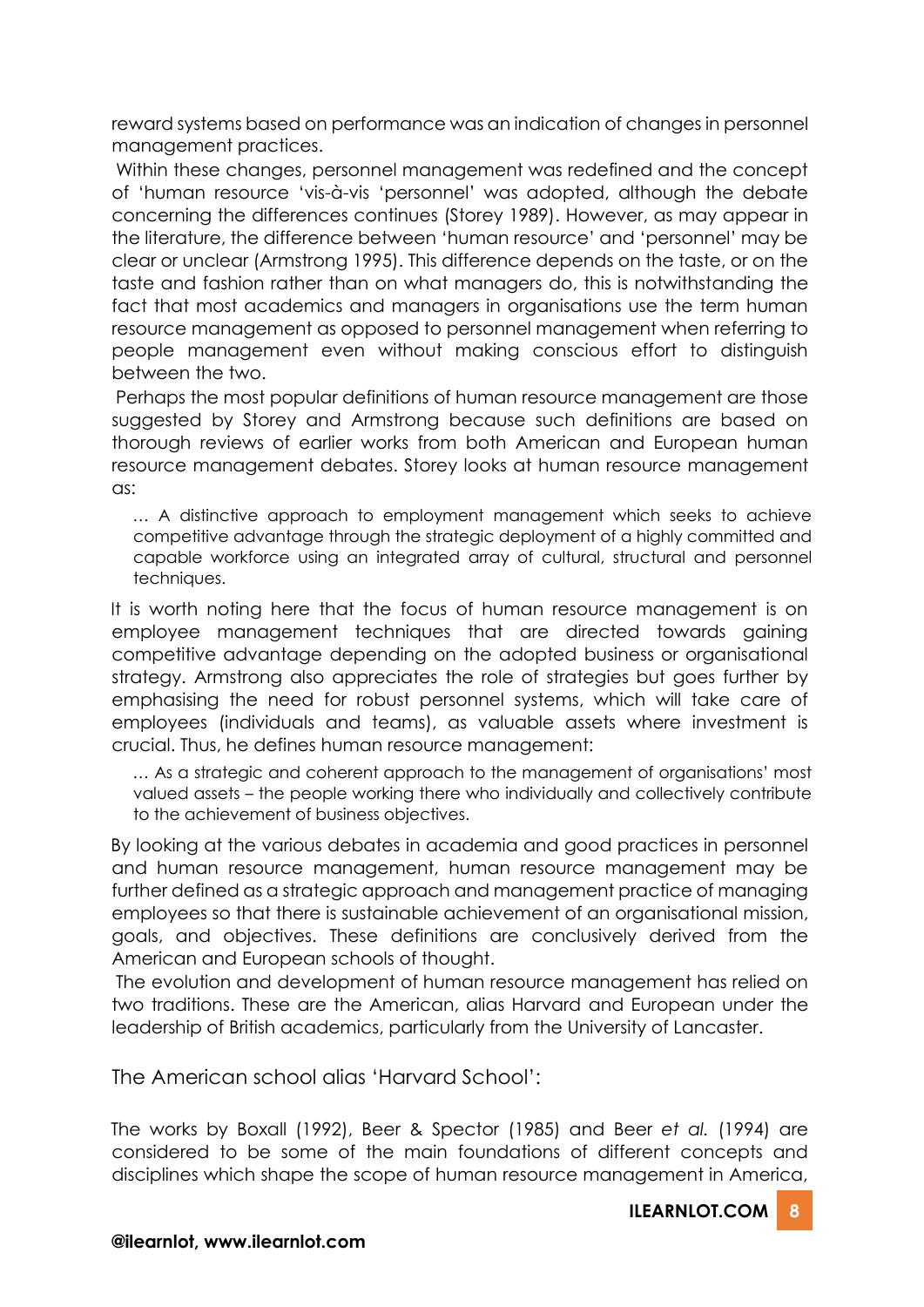and which were later adopted, adapted, or dropped by other scholars worldwide. Indeed, they represent what is often termed as American school of thought and contribution in the understanding of human resource management in contemporary organisations. The main building blocks are crystallised into four categories. The first involves a focus on stakeholders 'interests, according to stakeholders' theory, organisations that strive to maximise key stakeholders' interests flourish more than those that pursue purely performance-oriented objectives. This argument rests on the fact that organisations exist to serve different stakeholders with different interests but which may not necessarily be explicit. In this case, human resource functions have to maximise the interests of key stakeholders who, in turn, pay back by steering the organisation towards success.

The second category is the balancing of stakeholders interests. This category is linked to the above argument but the focus here is on the need to take specific initiatives to ensure that, although there are stakeholders who matter more than others, if some stakeholders feel that there are some who benefit more than others, they may create tensions, dissatisfactions and ultimately erode commitment. Therefore, human resource managers should ensure employees' interests are balanced with those of other stakeholders.

The third category is positive influence on employees. Employees are central in influencing survival and the growth of an organisation and hence human resource functions should exert positive influence on employees.

Finally, the fourth is strategic approach to managing employees. Organisations will remain competitive if they focus on the organisational strategic issues and their environment. Strategic approach includes formulation of organisational mission, goals, objectives, strategies, and targets. This approach has strongly influenced the now famous strategic human resource management approach.

The UK school alias European school:

Storey (1989) has described the role of David Guest and Colleagues in shaping human resource management discourses in Europe. These authors consider the following key critical areas of focus in human resource management:

- 1. The need to marry business and human resource strategies, that is, human resource strategies should be developed and save business strategies.
- 2. Strong organisational culture for employee commitment. The assumption here is that a committed employee will put in the maximum effort required for the desired organisational performance.
- 3. Obsession for Quality. In a world of increasing competition, new customer tastes, and choice, no organisation can survive without addressing issues of quality. Quality will always matter in human resource management and the starting point of this is during recruitment, where an organisation should get the right staff right away.
- 4. Creativity and innovation. This is a critical factor, which distinguishes one organisation from another in terms of how they respond to the environment.